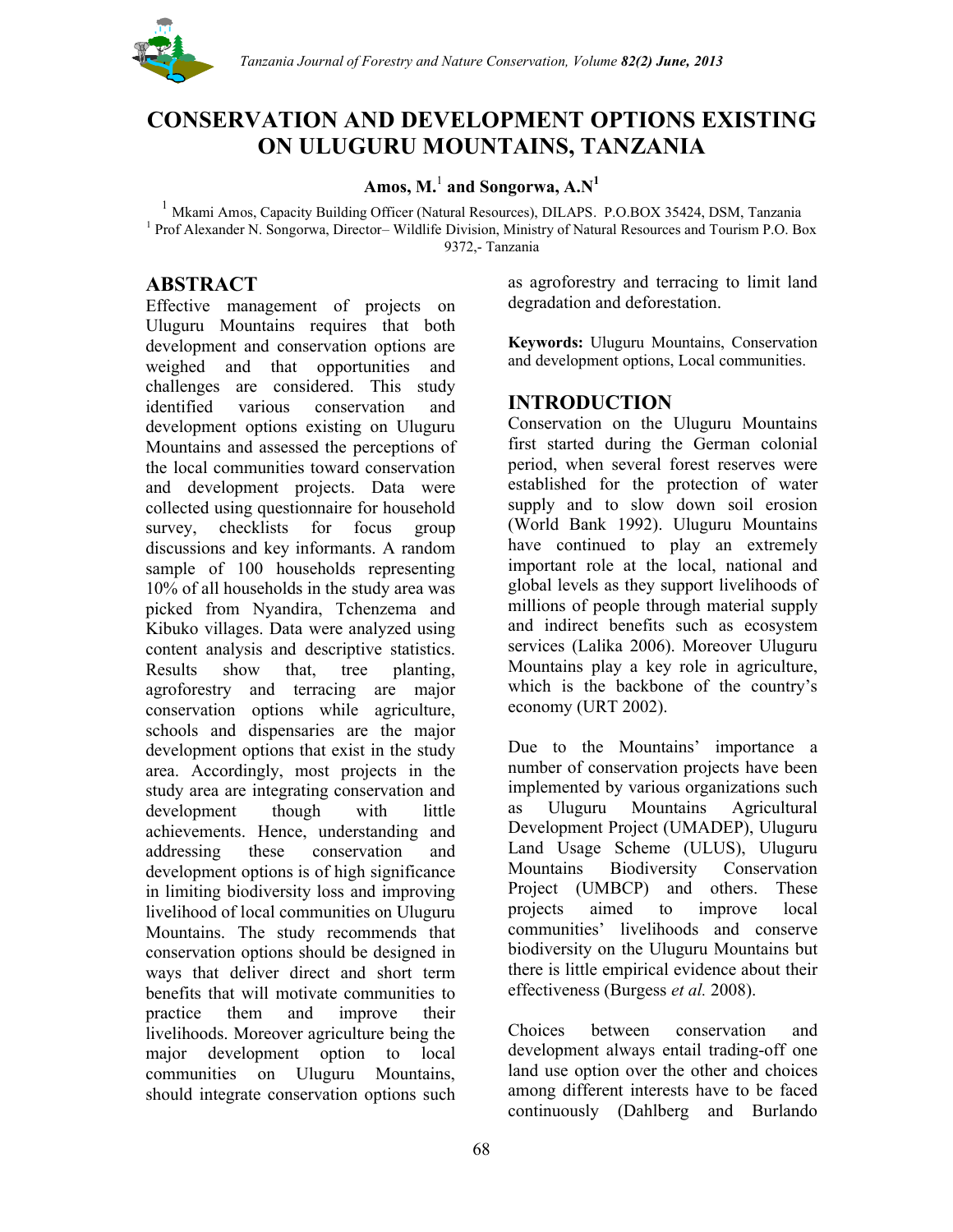

2009). Choices between conservation and development are hard to make since each has different outcomes to human wellbeing and ecosystem as well (McShane 2006).

On Uluguru Mountains especially in Tchenzema ward there are existing conflicts between local communities and village leaders on the achievements of conservation and development projects and this has created mistrust. A study conducted by UMADEP (2001) revealed that the villagers complained about their leaders not being fully responsible in the development and conservation projects implemented in the area (UMADEP 2001). But the reason for the complaints was not clearly stated. Burgess *et al.* (2008) observed that there are differences in stakeholders' interests on Uluguru Mountains and this has led to contradictions in terms of achievements of conservation and development goals.

The imbalance in terms of achievement of conservation and development projects in Uluguru Mountains calls for conservation and development initiatives to think on the effective measures which can limit biodiversity loss in Uluguru Mountains and also improve livelihood to the local communities. The conformity between conservation and development options cannot be reached if benefits, costs and hard choices between conservation and development are not explored and negotiated honestly (Hirsch *et al.,* 2010). Therefore, this study was conducted on Uluguru Mountains to identify various conservation and development options existing on Uluguru Mountains and assesses the perceptions of local communities toward conservation and development projects. The findings can be used for proper management of conservation and development projects.

## **MATERIALS AND METHODS Description of the Area**

The study was conducted in three villages on Uluguru Mountains, which are part of the Eastern Arc Mountains (Burgess *et al.* 2008). Specifically the study was conducted in Nyandira, Tchenzema and Kibuko villages all located in Tchenzema ward, Mvomero district, Morogoro region. Tchenzema ward is located on the southwestern slopes of Uluguru Mountains with elevation ranging between 900 m and 2700 m a.s.l. The area is located between  $37^\circ$  0' and  $37^\circ$  38' East longitude and  $7^\circ$  00' and 7° 11' South latitude.

## **Data Collection**

A questionnaire survey was administered to heads of households. Open-ended and close-ended questions were used to gain in depth information on related conservation and development options existing in the study area. Specific variables included in the questionnaire survey were types of conservation and development options existing on Uluguru Mountains, reasons for choosing conservation and development options, perceptions of local communities towards conservation and developments projects and ways of managing conservation and development options. Simple random sampling was employed to obtain a sample population whereby households were selected randomly from the village register. The total number of households in the three villages was 1 008 from which 100 households were surveyed (Table 1). Participatory rural appraisal (PRA) techniques used to collect the information were pair-wise ranking, wealth ranking, resource mapping and focus group discussions which included 10-15 people, including both males and females. A checklist of questions for key informants was employed for conservation and development officers as well.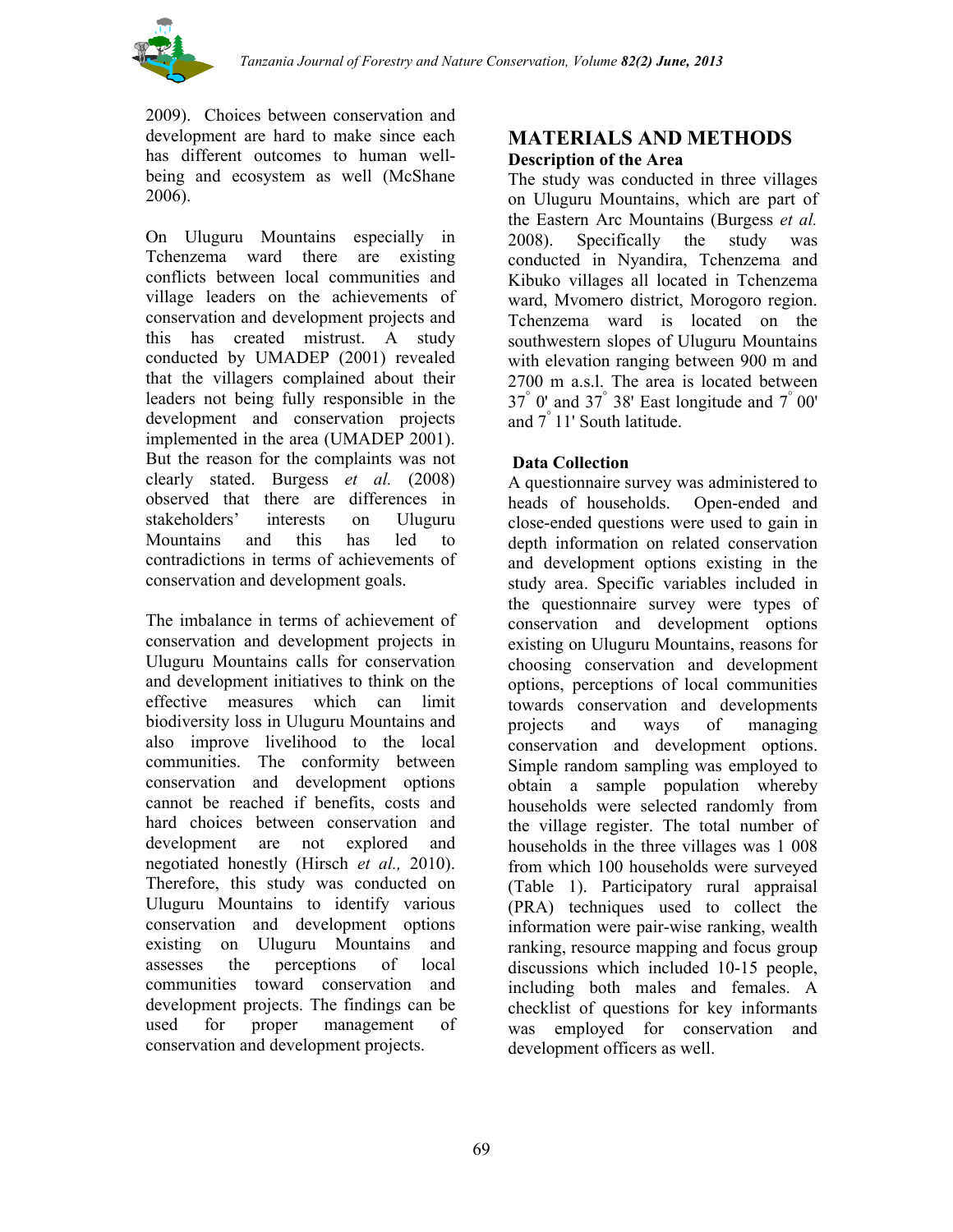

| Village   | Total<br>number of<br>households | Number of<br>sampled<br>households | <b>Sampling intensity</b><br>(%) |
|-----------|----------------------------------|------------------------------------|----------------------------------|
| Nyandira  | 405                              | 40                                 |                                  |
| Tchenzema | 303                              | 30                                 | 10                               |
| Kibuko    | 300                              | 30                                 | 10                               |
| Total     | 1008                             | 100                                |                                  |

|  | Table 1: Distribution of households in surveyed villages |  |
|--|----------------------------------------------------------|--|
|  |                                                          |  |

## **Data Analysis**

The data from questionnaire survey were coded, assigned variables and analyzed by using Statistical Package for Social Sciences (SPSS Version 12). Quantitative information was subjected to descriptive statistics, which provided information on measure of central tendencies such as frequencies, percentages and cross tabulation.

### **RESULTS AND DISCUSSION**

#### **Choices between Conservation and Development Options**

Table 2 shows results of the choices between conservation and development options. Respondents were asked to choose one of four choices: conservation, development, conservation and development or none. Overall, results show that 14% of the respondents chose conservation, 59% chose development, 27% chose both options and no one chose the none option. Findings from personal observation revealed that the choices relied on the performance of and need for conservation and development projects to the local communities and these were the reasons for the small percentage of development option in Kibuko village. This implies the villages had development projects that have either performed poorly or did not meet their direct and sometimes urgent needs. In Table 2 it can be observed that 67.9% of the respondents in Tchenzema chose the development option over conservation (14.3%). This corresponds with findings from focus group discussion that village where the villagers claimed that they needed a dispensary because the existing one was not in good condition. To them development was of higher priority over conservation. In Kibuko village the choice of both options was high (36.7%) compared to Nyandira (26.2%) and Tchenzema (17.9%). This could be because both conservation and development options were highly needed by the residents in Kibuko village.

**Table 2: Choices between conservation and development as per responses**

|              | Nyandira | Tchenzema $(n=30)$ | Kibuko    | Total     |
|--------------|----------|--------------------|-----------|-----------|
| Options      | $(n=40)$ |                    | $(n=30)$  | $(n=100)$ |
| Conservation | 5(11.9)  | 4(14.3)            | 5(16.7)   | 14(14)    |
| Development  | 26(61.9) | 19(67.9)           | 14 (46.7) | 59 (59)   |
| Both options | 11(26.2) | 5(17.9)            | 11(36.7)  | 27(27)    |
| None         | 0(0.0)   | 0(0.0)             | 0(0.0)    | 0(0.0)    |

## **Development options**

Results show that majority of respondents 93.3%, 73.3% and 62.5% in Tchenzema, Kibuko and Nyandira respectively chose agriculture as the major development option and statistically significant at ( $p \leq$ 0.05) (Table 3). Agriculture was of highest priority because it is the major economic activity in the area. This corresponds with findings by Lalika (2006) who found that 83.2% of respondents on Uluguru Mountains were engaged in farming activities. Although crop production is the major source of income for the residents, the quantity of yields has been reported to be low because the land is less productive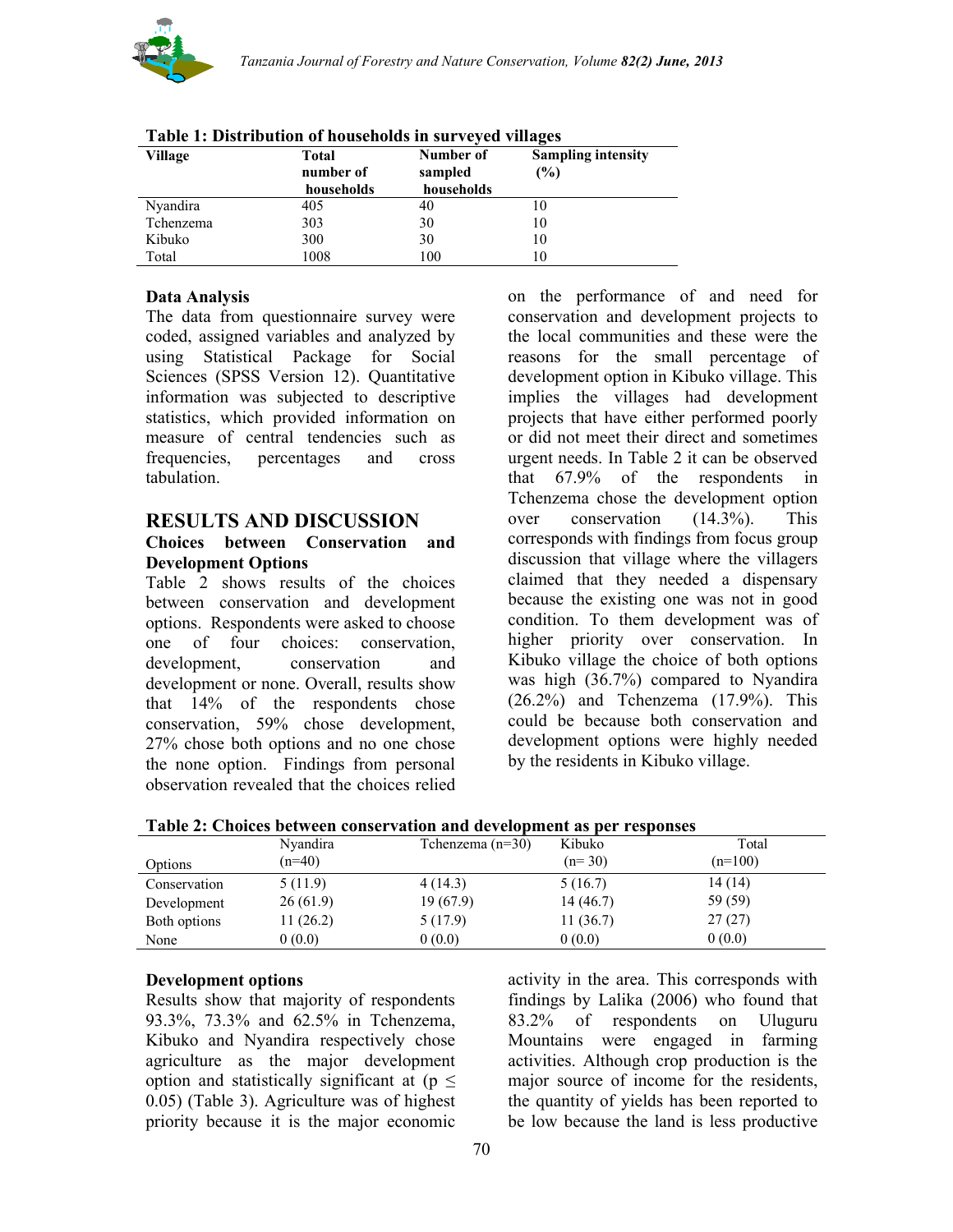

(UMADEP 2001). Furthermore discussions with key informants cited poor farming techniques, use of inorganic fertilizers and location of farms to be the causes of land degradation and soil infertility. This has forced people to clear more land to increase crop yield. Conversely findings from personal observation show that most of the farms were located along rivers, near the forest edge and on mountain slopes. Studies have shown that clearing of forest land for agriculture results into global warming, loss of wildlife habitats, environmental

degradation and pollution. All these costs are incurred both locally and globally. Biodiversity conservation tends to be traded-off for agricultural production because people have no knowledge of other development options, which are both environmentally friendly and can serve their needs as agriculture does. Moreover, how much conserved land should be sacrificed so as to provide sufficient agricultural options is still ambiguous (Bouma and Huitema, 2010).

|  |  | Table 3: Major development projects existing in the study area |
|--|--|----------------------------------------------------------------|

| Development projects                         | Nvandira   | Tchenzema | Kibuko   | Statistical significance |  |
|----------------------------------------------|------------|-----------|----------|--------------------------|--|
| Agriculture                                  | 25(62.5)   | 28 (93.3) | 22(73.3) | $0.045*$                 |  |
| Dispensary                                   | 16(40)     | 21 (70)   | 22(73.3) | 0.11                     |  |
| Schools                                      | 16(40)     | 6(20)     | 6(20)    | 0.397                    |  |
| Others                                       | 23 (57.5)  | 5(16.6)   | 2 (6.6)  | 0.668                    |  |
| $\cdot$ $\sim$<br>$\cdots$<br>$\blacksquare$ | $\sqrt{2}$ |           |          |                          |  |

\*Statistically significant  $\approx$  at 5%

Dispensary and schools were the other development options chosen by respondents in Tchenzema and Kibuko. School was the third option chosen by all three villages together. Variation and differences in the development options above could be caused by differences in interests and necessity of a particular option in a particular village. Dispensaries were more important in Kibuko and Tchenzema because the residents were experiencing health service problem. Other development options mentioned were market, road construction, chicken and dairy goat project. These options received higher responses in Nyandira village (Table 3) compared with the other two villages. The reason for this, as reported in the focus group discussion, was because Tchenzema and Kibuko had poor participation in those development options.

### **Conservation options Tree planting**

Trade-offs arises even between conservation options. Majority of respondents chose tree planting over the other conservation options. The results

show that 100%, 95.3% and 77.1% chose tree planting in Nyandira, Tchenzema and Kibuko respectively. These results correspond with the results by Batulaine (2007) who found that about 70% of his respondents in Bunduki and Maguruwe villages were aware of tree planting as the major conservation option. Personal observation showed that despite the fact that many respondents chose tree planting, few households had planted trees on their farms. This is in spite of the awareness and knowledge, which have been given by NGOs such as UMADEP, CARE International and government institutions. Findings from focus group discussion revealed that on Uluguru Mountains, tree planting has been given more priority by many governmental and non-governmental institutions for biodiversity conservation and for local communities' wellbeing. CARE International and UMADEP were reported to be among the NGOs which have been promoting tree planting in the study villages. However, the local communities have neglected this practice claiming that it has no direct benefit to their lives. This statement was supported by one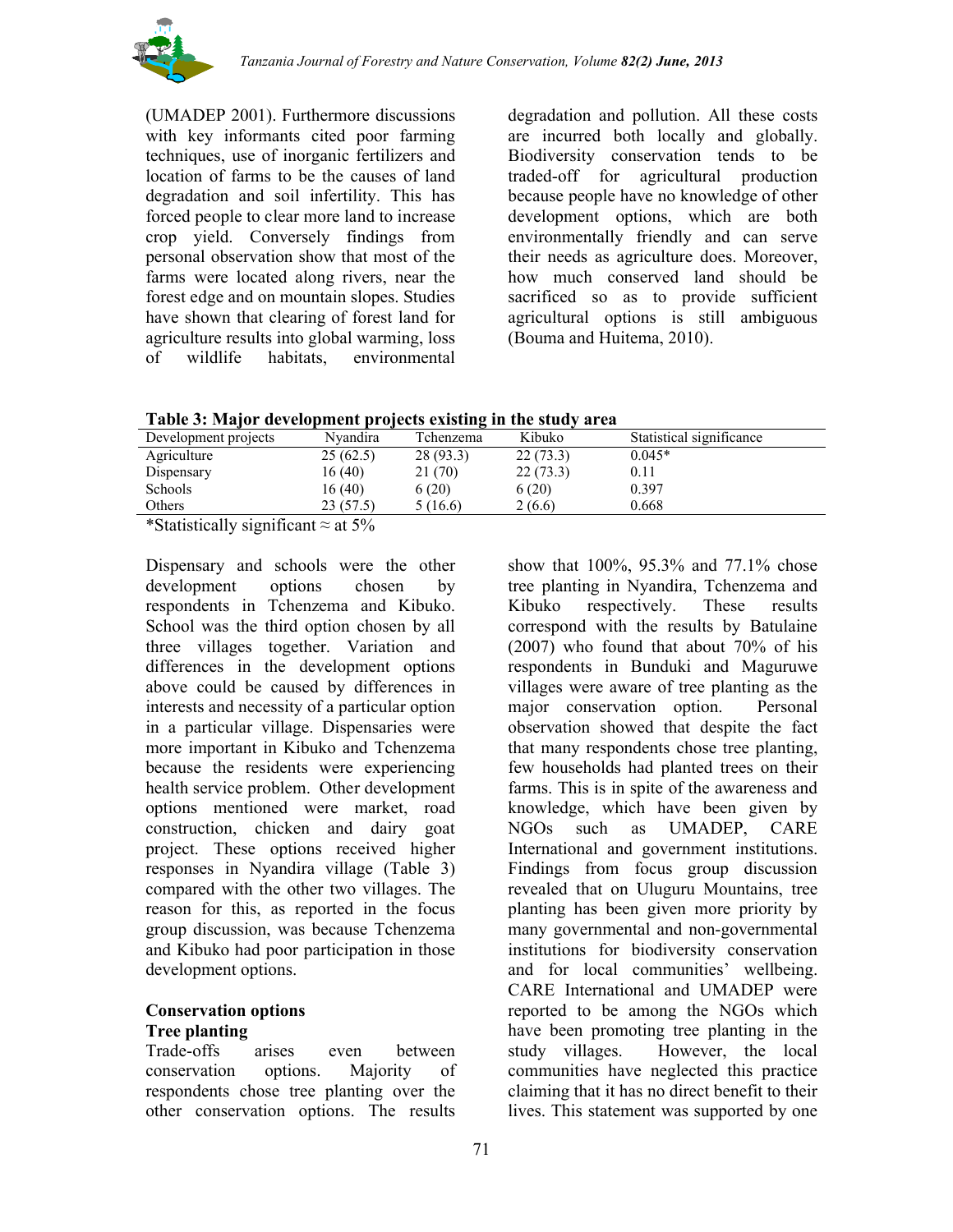

respondent who said that, *"I could only plant trees if they bring quick benefit, but it is better to plant Vegetables which I know take only a few months than fruits or timber which take years till harvesting period*." These findings correspond with key informants who pointed that most of the local communities do not choose to plant trees in spite of the awareness because it does not give direct benefit to them.

Furthermore the villagers pointed out land scarcity as the reason for them not to plant trees. Therefore, the conservation community should put more effort in

conducting awareness creation sessions on the importance of trees and tree planting options through agroforestry to minimize land requirements for planting trees only. Also, the types of trees planted should be able to produce short-term and direct benefits to the local communities. Planted trees can bring many benefits to the local communities such as charcoal, building poles, timber, firewood and medicines and reduce pressure on the forest reserves. But, changing local communities' perceptions and interests requires efforts and agreements (Mitinje, 2004).



**Figure 1: Conservation options in Nyandira, Tchenzema and Kibuko village**

## **Terracing**

The results in Figure 1 show that about 55.1%, 66.7% and 27.1% respondents in Nyandira, Tchenzema and Kibuko respectively mentioned terracing as the second conservation choice present in their villages. In Tchenzema village, the response was high (66.7%) compared to the other two villages. The reason for this could be that terracing was much adopted in the village.

Terracing is used by farmers on Uluguru Mountains for soil conservation since their farms are located on steep slopes. They do so to prevent soil erosion and conserve soil fertility (Kajembe *et al*., 2005).

#### **Agroforestry**

The results in Figure 1 show also that 10.2%, 4.8% and 5.9% reported agroforestry as the third conservation choice practiced in Nyandira, Tchenzema and Kibuko respectively. This does not imply that agroforestry is not considered as important by the villagers because most of the farmers are practicing it. This was only because of interests and priority from respondents about their choices among given conservation options. Agroforestry is still practiced as a solution to land degradation. As observed by the researcher, home gardens, alley cropping and mixing of trees with agricultural crops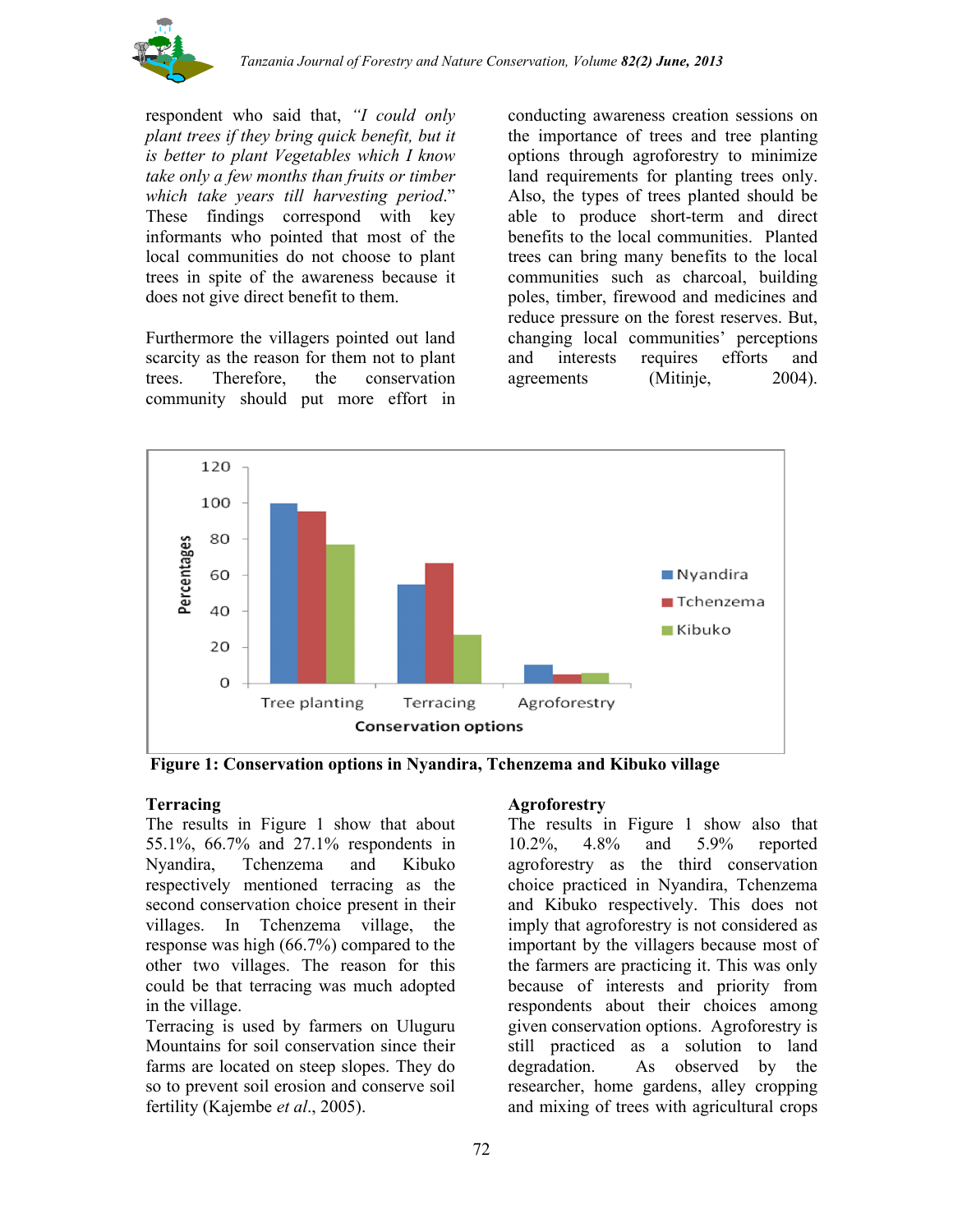

are key agroforestry practices in the study area.

#### **Reasons for choosing conservation, development or both option**

About 65.0%, 61.3% and 44.8% of the respondents in Nyandira, Tchenzema and Kibuko villages respectively reported to had chosen development options because they got direct benefits (Table 4). The percentages in Nyandira and Tchenzema were high (65.0% and 61.3%) compared to Kibuko (44.8%). Findings from the focus group discussion in Kibuko village revealed that conflicts between village leaders and villagers on projects were the major reason causing low percentage (44.8%) in Kibuko. The villagers complained that there was no openness in

the way money was spent. This raised conflicts and mistrust and caused the villagers to perceive the government as unjust. Dahlberg and Burlando (2009) observed the same in South Africa. Direct and short-term benefits accruing from development options motivate people to choose development over conservation projects. The reason for choosing conservation option was awareness and environmental protection (Table 4). Findings from focus group discussion and key informant interview show that local communities were aware of conservation benefits such as prevention of soil erosion, improving soil fertility, microclimate amelioration and maintenance of water sources.

|  | Table 4: Reasons for choosing conservation, development or both options |  |
|--|-------------------------------------------------------------------------|--|
|  |                                                                         |  |

| Options      | Reasons         | Villages        |           |          |  |  |  |
|--------------|-----------------|-----------------|-----------|----------|--|--|--|
|              |                 | <b>Nyandira</b> | Tchenzema | Kibuko   |  |  |  |
| Conservation | Environmental   |                 |           |          |  |  |  |
|              | protection      | 3(7.5)          | 4(14.8)   | 6(20.7)  |  |  |  |
|              | Awareness       | 2(5.0)          | 1(3.7)    | 0(0.0)   |  |  |  |
| Development  | Direct benefits | 26(65.0)        | 18(61.3)  | 13(44.8) |  |  |  |
|              | Livelihood      |                 |           |          |  |  |  |
|              | improvement     | 0(0.0)          | 1(3.7)    | 0(0.0)   |  |  |  |
|              | Experience      | 2(5.0)          | 1(3.7)    | 0(0.0)   |  |  |  |
| <b>Both</b>  | Important for   |                 |           |          |  |  |  |
|              | development     | 11(27.5)        | 4(14.8)   | 10(34.5) |  |  |  |

**Local Communities Involvement in Conservation and Development Projects** About 77.5% and 66.7% of the respondents in Nyandira and Tchenzema villages respectively stated that they were involved in conservation and development projects (Table 5). These results were significantly higher compared with 54.3% in Kibuko (p =  $0.014$ ). Community involvement in conservation and development projects is very crucial. Involving communities in conservation and development projects increases trust and creates a sense of ownership among community members. Moreover communities' involvement is necessary in achieving conservation and development

goals (Brown 2002). If communities are denied their rights conflicts and mistrust will occur and conservation and development goals will not be achieved (Hausser *et al.,* 2009). This was revealed in Kibuko village where villagers were not fully involved in conservation and development projects. This created conflicts leading to failure of some of the projects in the village. For example, in focus group discussion, it was revealed that CARE International brought three projects to Kibuko and Bunduki villages which were beekeeping, tree planting and chicken rearing projects but the projects succeed in Bunduki and failed in Kibuko.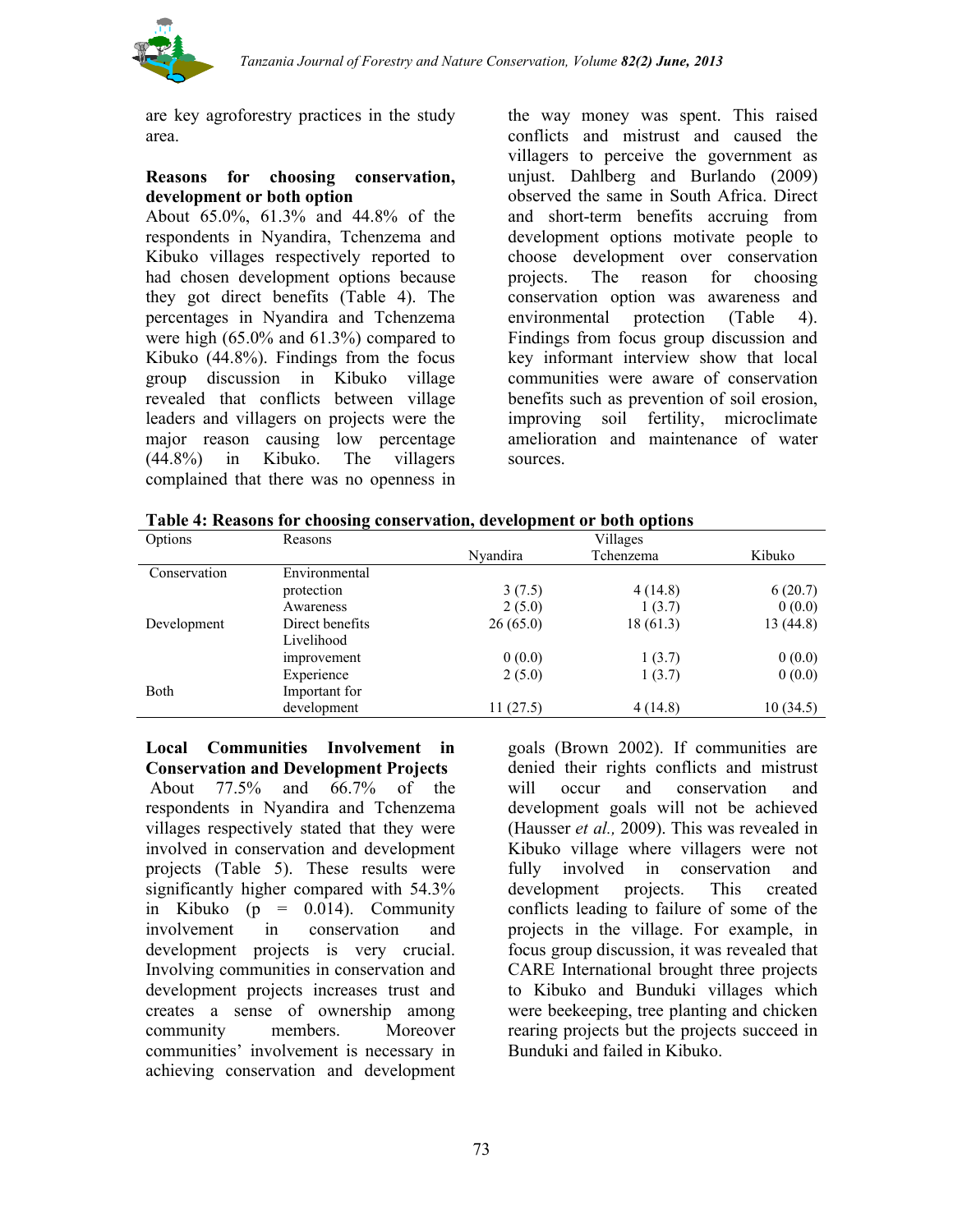

|              | Villages $(All = 100)$ |           |           |              |  |  |  |  |
|--------------|------------------------|-----------|-----------|--------------|--|--|--|--|
|              | Nyandira               | Tchenzema | Kibuko    | Significance |  |  |  |  |
| Involvement  | $(n=40)$               | $(n=30)$  | $(n=30)$  |              |  |  |  |  |
| Involved     | $31(77.5)^1$           | 20(66.7)  | 16(54.3)  | $0.014*$     |  |  |  |  |
| Not involved | 9 (22.5)               | 10(33.3)  | 14 (46.7) | 0.423        |  |  |  |  |

#### **Table 5: Communities involvement in Conservation and Development projects**

\*Statistically significant at 0.05

**Communities Perception Toward Conservation and Development Projects** Table 6 shows perceptions of respondents on projects present in their villages. Respondents were asked to state how they viewed most of the projects under implementation in their villages whether they were purely conservation, purely development or integrated conservation and development. The majority (66%) reported that most of the projects were integrating conservation and development (Table 6). About 69.7%, 80%, and 43.6% of respondents in Nyandira, Tchenzema and

Kibuko villages respectively stated that projects in their villages integrated conservation and development. However, results from focus group discussion (FGD) revealed that most of the projects had failed to achieve both conservation and development objectives. It was stated that if projects were developmental, they carried out only some conservation activities and vice versa. Therefore, relying on either conservation or development activities led the communities to perceive the projects as purely for conservation or purely for development.

#### **Table 6: Respondents' perceptions of projects in their communities**

|                                        | <b>Villages</b> |           |          |           |  |  |  |
|----------------------------------------|-----------------|-----------|----------|-----------|--|--|--|
| Perception                             | <b>Nyandira</b> | Tchenzema | Kibuko   | Total     |  |  |  |
| Purely conservation                    | 6(15.0)         | 6(20.0)   | 7(23.0)  | 19(19.0)  |  |  |  |
| Purely development                     | 4(10)           | 1(3.3)    | 2(6.7)   | 7(7)      |  |  |  |
| Integrate conservation and development | 28(69.7)        | 24(80.0)  | 13(43.6) | 60(66.0)  |  |  |  |
| Don't know                             | 2(5.0)          | 4(13.3)   | 8(26.7)  | 14 (14.0) |  |  |  |

#### **Ways of Managing Conservation and Development Options**

Table 7 shows that about 78.3%, 68.8% and 56% of the respondents between 31-60 age group in Nyandira, Tchenzema and Kibuko villages respectively stated that communities should be involved in planning and decision making process as a way of managing conservation and development options. About 33.3% of the

youth in Kibuko village were of the opinion that policies regarding conservation and development projects should be framed so as to address complexities present in managing them. On average the 31-60 age group stated that all three ways are desirable in managing conservation and development options.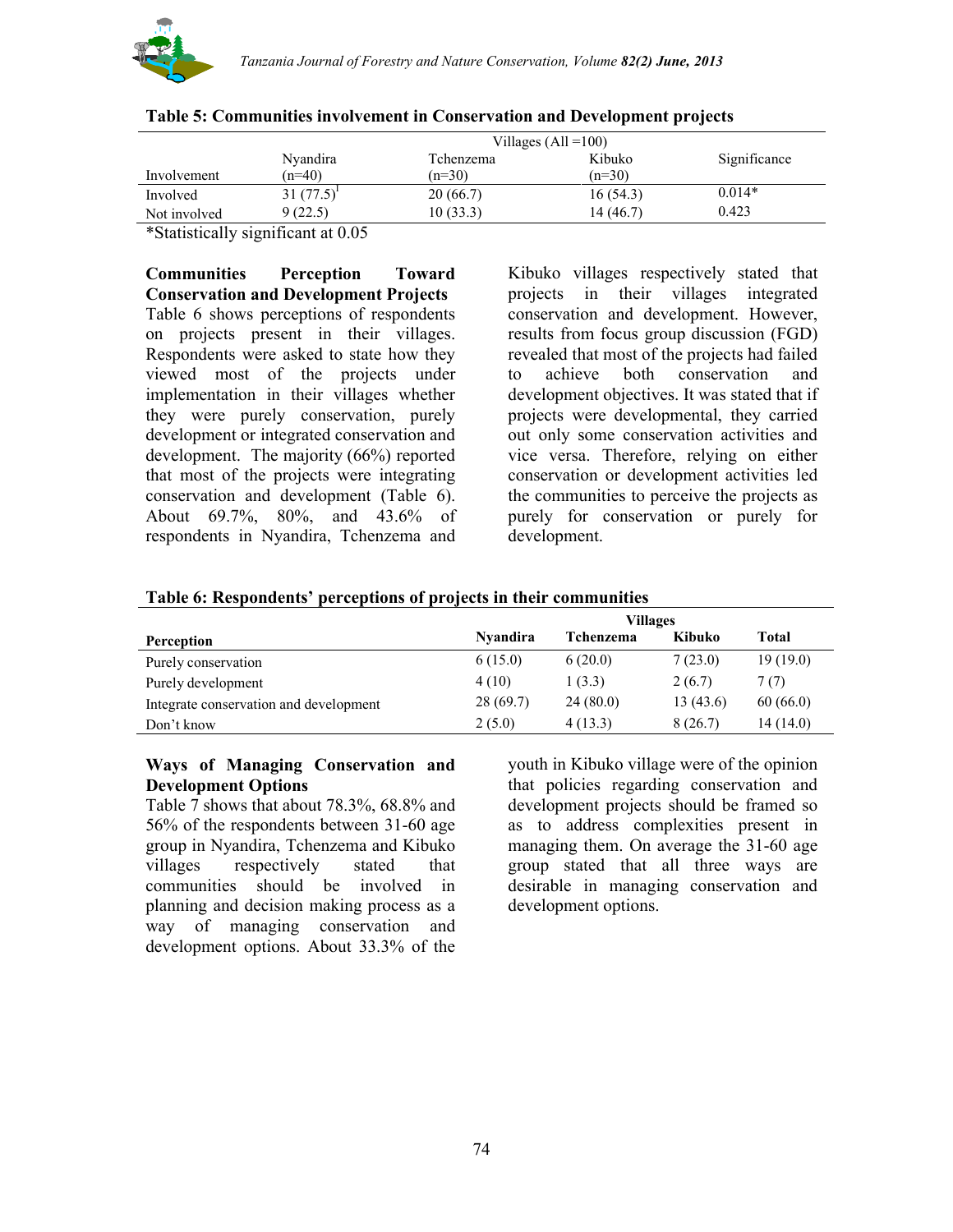

|                             |      | Nyandira |      |      | Tchenzema |      |      | Kibuko   |      | Average |      |      |
|-----------------------------|------|----------|------|------|-----------|------|------|----------|------|---------|------|------|
|                             |      | $(n=40)$ |      |      | $(n=30)$  |      |      | $(n=30)$ |      |         |      |      |
| Responses                   |      | 2        | 3    |      | 2         | 3    |      | 2        | 3    | 1       | 2    | 3    |
| Involvement in planning and | 13   | 78.3     | 8.7  | 12.5 | 68.8      | 18.8 | 18.8 | 56       | 25   | 14.5    | 67.7 | 14.1 |
| decision making processes   |      |          |      |      |           |      |      |          |      |         |      |      |
| Conservation and            | 14.3 | 71.4     | 14.3 | 25   | 68.8      | 6.2  | 15.4 | 53.8     | 30.8 | 14.9    | 62.6 | 13.7 |
| development options should  |      |          |      |      |           |      |      |          |      |         |      |      |
| be made clear to community  |      |          |      |      |           |      |      |          |      |         |      |      |
| members                     |      |          |      |      |           |      |      |          |      |         |      |      |
| Policies regarding          | 27.8 | 55.6     | 16.7 | 16.7 | 66.7      | 16.7 | 33.3 | 58.3     | 8.3  | 25.9    | 60.2 | 10.5 |
| conservation and            |      |          |      |      |           |      |      |          |      |         |      |      |
| development should be       |      |          |      |      |           |      |      |          |      |         |      |      |
| made clear to involve       |      |          |      |      |           |      |      |          |      |         |      |      |
| complexities present in     |      |          |      |      |           |      |      |          |      |         |      |      |
| managing conservation and   |      |          |      |      |           |      |      |          |      |         |      |      |
| development projects        |      |          |      |      |           |      |      |          |      |         |      |      |

**Table 7: Ways of managing conservation and development options as perceived by respondents by age groups**

 $1= 18-30$  years,  $2 = 31-60$  years,  $3=$  Above 60

# **CONCLUSION AND RECOMMENDATIONS**

### **Conclusion**

Perceptions of local communities show that, most projects being implemented on Uluguru Mountains seem to integrate conservation and development options. This study found that, major conservation options are tree planting, terracing and agroforestry; while agriculture, building of schools and dispensaries are the most important development options.

Development options are the most preferable because they often deliver direct and short-term benefits. Although some conservation options are of high value, they are not practiced by communities because they take long time to deliver benefits. Preference for conservation options is dictated by the level of environmental awareness and land degradation which threatens agricultural productivity. Hence, understanding and addressing these conservation and development options is of high significance in limiting biodiversity loss and improving livelihood of local communities on Uluguru Mountains.

#### **Recommendations**

Based on the study findings, the following recommendations are pertinent and desirable for managing conservation and development options in the study area.

- i) Project implementers should strengthen community involvement in planning and decision making processes in order to reduce mistrust and conflicts towards the achievement of conservation and development goals.
- ii) Conservation options should be designed in ways that deliver direct and short term benefits that will motivate communities to practice them and improve their livelihoods.
- iii) Agriculture being the major development option to local communities on Uluguru Mountains, should integrate conservation options such as agroforestry and terracing to limit land degradation and deforestation.

## **REFERENCES**

Batulaine, G. W. 2007. Assessment of Baseline Ecological and Socioeconomic factors for Forest Restoration Planning in the Bunduki gap, Uluguru Mountains Forests. Dissertation for Award of MSc Degree at Sokoine University of Agriculture, Morogoro, Tanzania. 146pp.